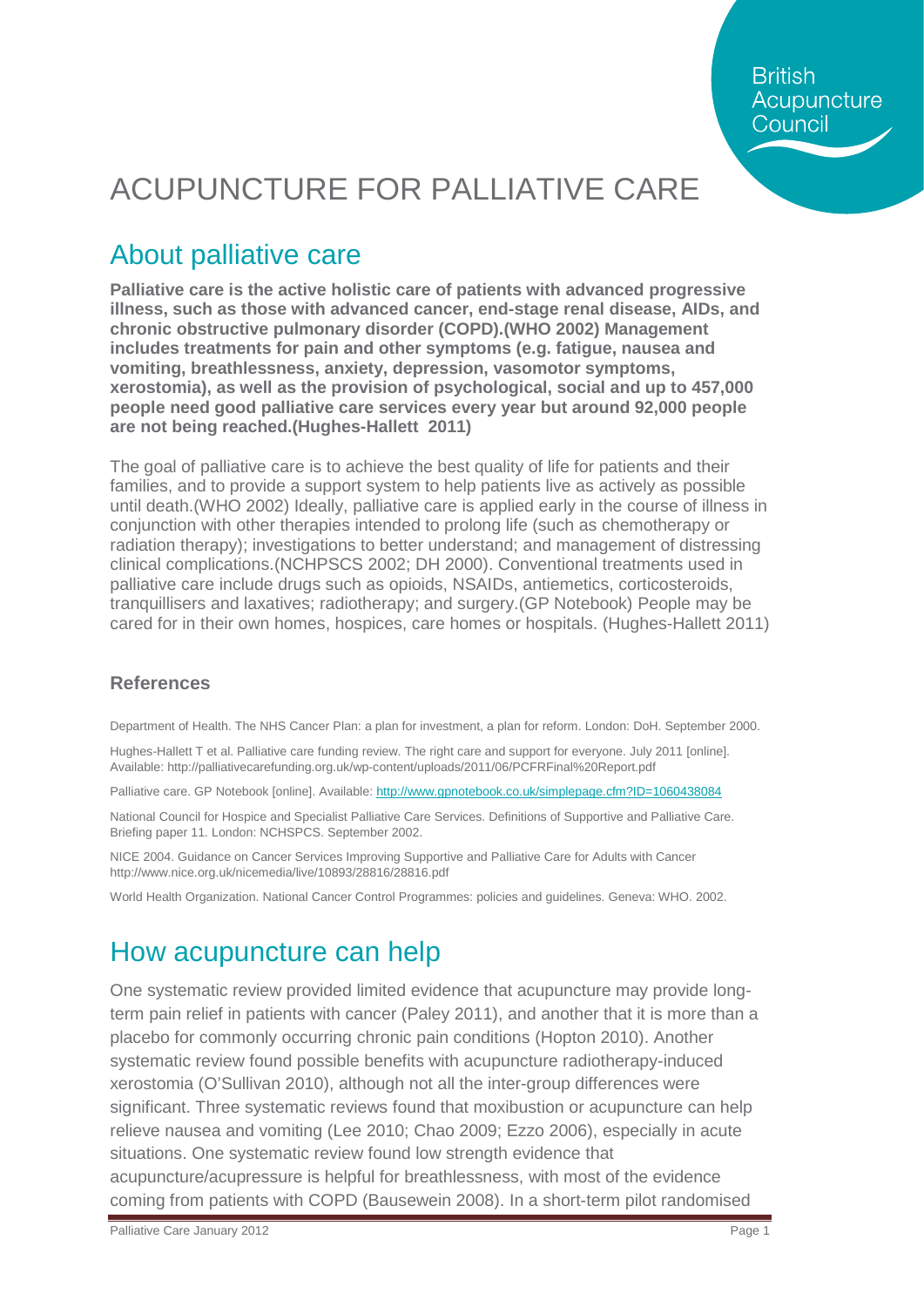controlled trial, patients with advanced incurable cancer appeared to benefit from acupuncture, and it was well tolerated (Lim 2011). In another randomised controlled trial, acupuncture provided an alternative method for managing fatigue in patients with end-stage renal disease (Tsay 2004). Observational studies have suggested that acupuncture can help for symptoms in haemodialysis patients, and in people with terminal cancer (Kim 2011; Dean-Clower 2010; Takahashi 2009; Johnstone 2002). There is more about the effects of acupuncture on symptoms associated with terminal illnesses in the Anxiety, Cancer Care, Chronic Pain, COPD, Depression, and Nausea and Vomiting factsheets.

In general, acupuncture is believed to stimulate the nervous system and cause the release of neurochemical messenger molecules. The resulting biochemical changes influence the body's homeostatic mechanisms, thus promoting physical and emotional well-being.

Research has shown that acupuncture treatment may specifically benefit symptoms associated with palliative by:

- Acting on areas of the brain known to reduce sensitivity to pain and stress, as well as promoting relaxation and deactivating the 'analytical' brain, which is responsible for anxiety and worry (Hui 2010; Hui 2009);
- Regulating neurotransmitters (or their modulators) and hormones such as serotonin, noradrenaline, dopamine, GABA, neuropeptide Y and ACTH; hence altering the brains's mood chemistry to help to combat negative affective states (Lee 2009; Cheng 2009; Zhou 2008);
- Increasing the release of adenosine, which has antinociceptive properties (Goldman 2010);
- Improving muscle stiffness and joint mobility by increasing local microcirculation (Komori 2009), which aids dispersal of swelling;
- Stimulating production of endogenous opioids that affect the autonomic nervous system (Arranz 2007). Stress activates the sympathetic nervous system, while acupuncture can activate the opposing parasympathetic nervous system, which initiates the relaxation response;
- Reversing pathological changes in levels of inflammatory cytokines (Arranz 2007);
- Reducing inflammation, by promoting release of vascular and immunomodulatory factors (Kavoussi 2007, Zijlstra 2003);
- Reversing stress-induced changes in behaviour and biochemistry (Kim 2009);
- Increasing levels of T lymphocyte subsets such as CD(3), CD(4), and CD(8), as well as Natural Killer cells (Zhao 2010);
- Relieving nausea and vomiting by regulating gastric myo-electrical activity (Streitberger 2006) , modulating the actions of the vagal nerve and autonomic nervous system (Huang 2005), and regulating vestibular activities in the cerebellum (Streitberger 2006);
- Reducing vasopressin-induced nausea and vomiting and suppressing retrograde peristaltic contractions (Tatewaki 2005).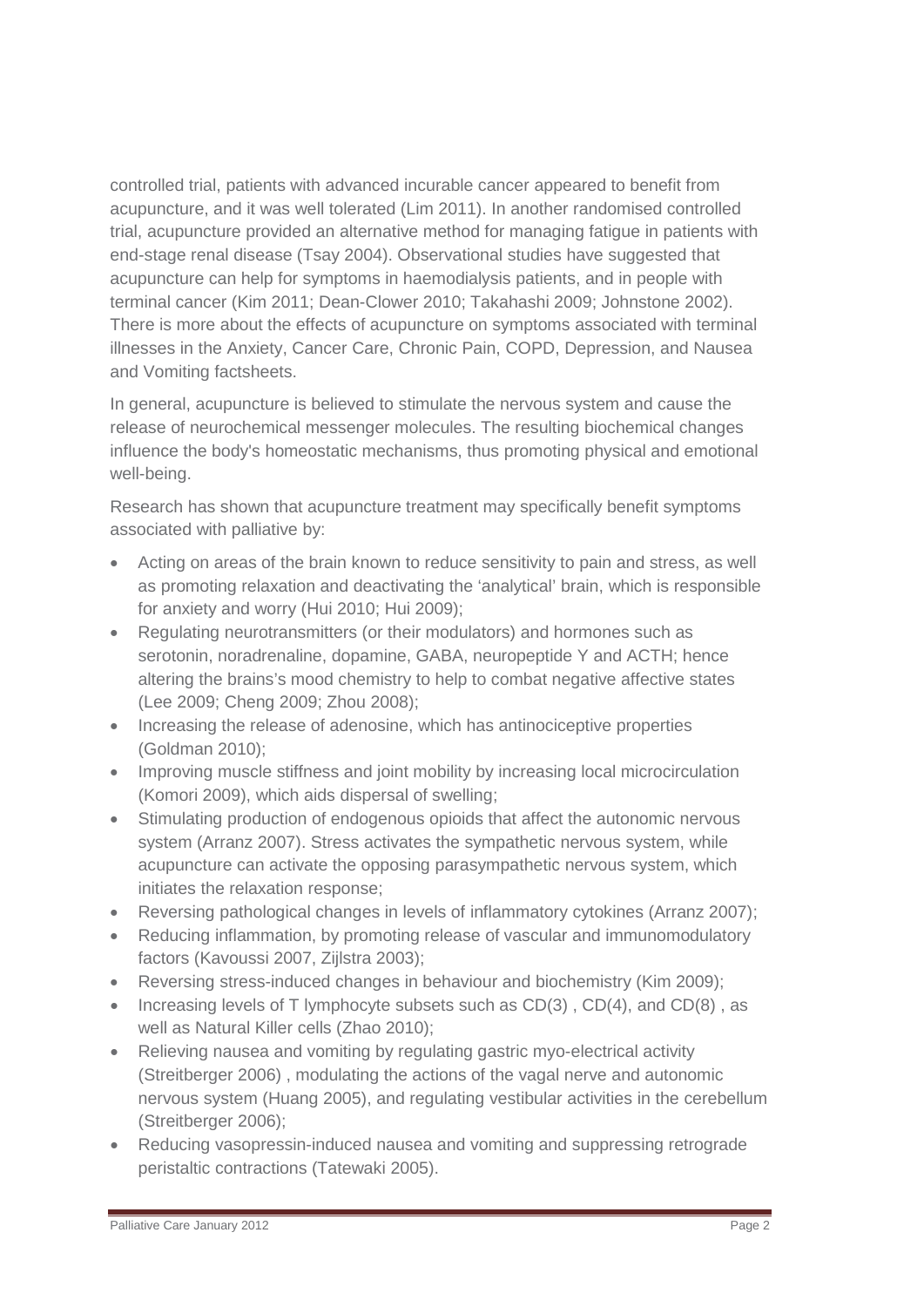**N.B.** Acupuncture may be used for some of the symptoms of cancer, and the sideeffects of conventional cancer treatments, but it is not used to address the cancer itself. Acupuncture needling is contraindicated in any area of actual or potential spinal instability due to cancer, as it potentially increases the risk of cord compression or transaction; directly over a tumour itself or nodules or related sites, such as ascites; when there is severely disordered clotting function; into a lymphoedematous limb; directly above a prosthesis; or over any intracranial deficits following neurosurgery. Indwelling needles should not be used in patients at risk of bacteraemia, for instance in valvular heart disease and immunocompromised patients with neutropenia.(Filshie 2003) It should be noted that acupuncture can mask both cancer and disease progression.

Filshie, J. National Guidelines for the Use of Complementary Therapies in Supportive and Palliative Care. Acupuncture. The Prince of Wales's Foundation for Integrated Health; National Council for Hospice and Specialist Palliative Care Services. May 2003.

#### About traditional acupuncture

Acupuncture is a tried and tested system of traditional medicine, which has been used in China and other eastern cultures for thousands of years to restore, promote and maintain good health. Its benefits are now widely acknowledged all over the world and in the past decade traditional acupuncture has begun to feature more prominently in mainstream healthcare in the UK. In conjunction with needling, the practitioner may use techniques such as moxibustion, cupping, massage or electro-acupuncture. They may also suggest dietary or lifestyle changes.

Traditional acupuncture takes a holistic approach to health and regards illness as a sign that the body is out of balance. The exact pattern and degree of imbalance is unique to each individual. The traditional acupuncturist's skill lies in identifying the precise nature of the underlying disharmony and selecting the most effective treatment. The choice of acupuncture points will be specific to each patient's needs. Traditional acupuncture can also be used as a preventive measure to strengthen the constitution and promote general well-being.

An increasing weight of evidence from Western scientific research (see overleaf) is demonstrating the effectiveness of acupuncture for treating a wide variety of conditions. From a biomedical viewpoint, acupuncture is believed to stimulate the nervous system, influencing the production of the body's communication substances - hormones and neurotransmitters. The resulting biochemical changes activate the body's selfregulating homeostatic systems, stimulating its natural healing abilities and promoting physical and emotional well-being.

### About the British Acupuncture Council

With over 3000 members, the British Acupuncture Council (BAcC) is the UK's largest professional body for traditional acupuncturists. Membership of the BAcC guarantees excellence in training, safe practice and professional conduct. To find a qualified traditional acupuncturist, contact the BAcC on 020 8735 0400 or visit

[www.acupuncture.org.uk](http://www.acupuncture.org.uk/)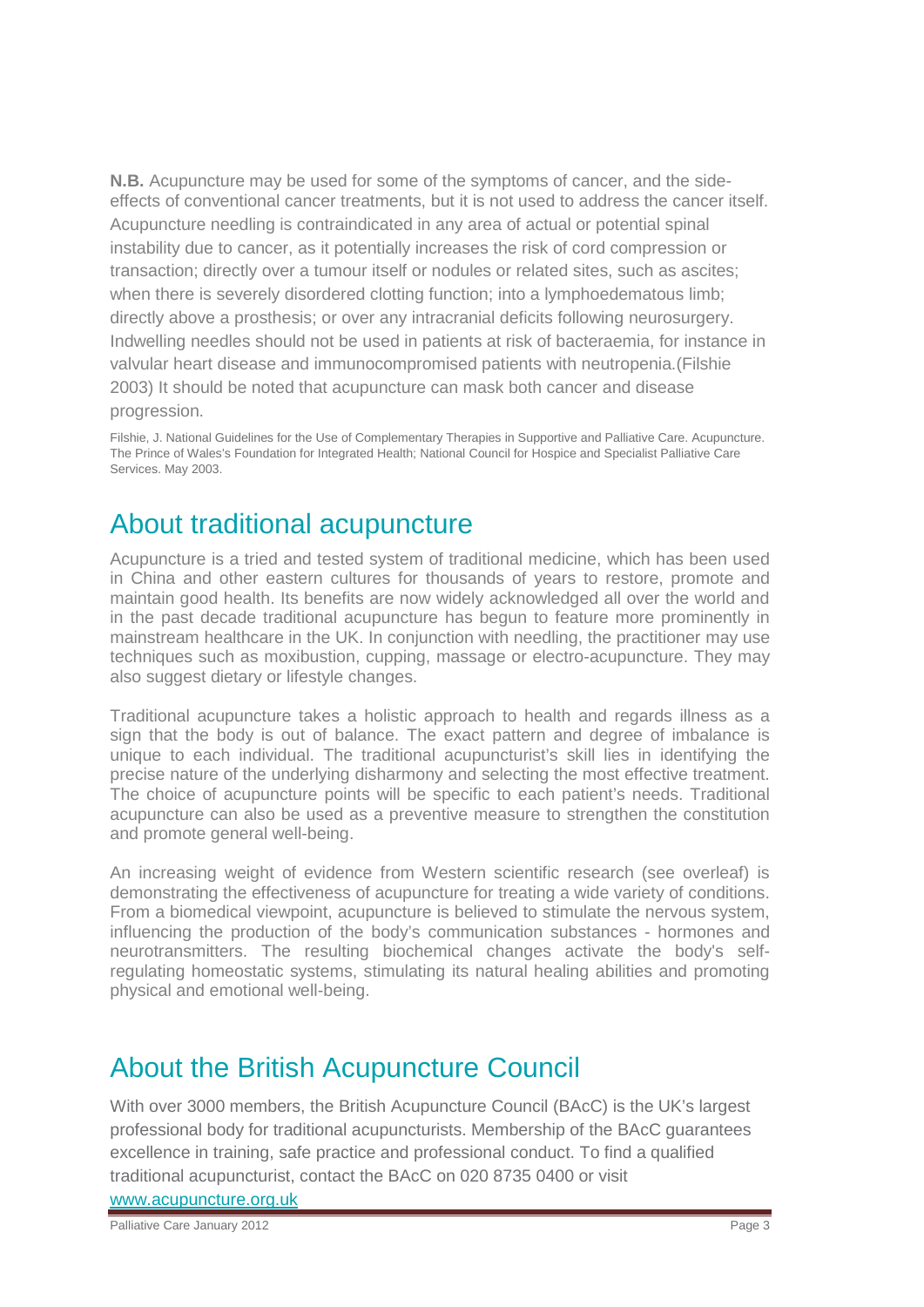# ACUPUNCTURE AND PALLIATIVE CARE

## The evidence

| <b>Research</b>                                                                                                                                                                                                                              | <b>Conclusion</b>                                                                                                                                                                                                                                                                                                                                                                                                                                                                                                                                                                                                                                                                                                                                                                                                                                                                                                                                                                                                                                                                                                                                                                                                                                                                                                                                                                                                                                                                                                                                                                                             |
|----------------------------------------------------------------------------------------------------------------------------------------------------------------------------------------------------------------------------------------------|---------------------------------------------------------------------------------------------------------------------------------------------------------------------------------------------------------------------------------------------------------------------------------------------------------------------------------------------------------------------------------------------------------------------------------------------------------------------------------------------------------------------------------------------------------------------------------------------------------------------------------------------------------------------------------------------------------------------------------------------------------------------------------------------------------------------------------------------------------------------------------------------------------------------------------------------------------------------------------------------------------------------------------------------------------------------------------------------------------------------------------------------------------------------------------------------------------------------------------------------------------------------------------------------------------------------------------------------------------------------------------------------------------------------------------------------------------------------------------------------------------------------------------------------------------------------------------------------------------------|
| <b>Systematic reviews</b>                                                                                                                                                                                                                    |                                                                                                                                                                                                                                                                                                                                                                                                                                                                                                                                                                                                                                                                                                                                                                                                                                                                                                                                                                                                                                                                                                                                                                                                                                                                                                                                                                                                                                                                                                                                                                                                               |
| Paley CA et al. Acupuncture for<br>cancer pain in adults. Cochrane<br>Database Syst Rev. 2011 Jan<br>19;(1):CD007753.                                                                                                                        | A systematic review that evaluated the efficacy of acupuncture for<br>the relief of cancer-related pain in adults. It included three<br>randomised controlled trials (involving a total of 204 patients) that<br>evaluated any type of invasive acupuncture for pain directly related<br>to cancer in adults of 18 years or over. One high quality study<br>investigated the effect of auricular acupuncture compared with<br>auricular acupuncture at 'placebo' points and with non-invasive ear<br>seeds attached at 'placebo' points. Participants in the two<br>acupuncture groups were blinded, but blinding was not possible in<br>the ear seeds group because seeds were attached using tape.<br>This may have biased results in favour of acupuncture groups.<br>Participants in the real acupuncture group had lower pain scores at<br>2 month's follow-up than either the placebo or ear seeds group.<br>There was high risk of bias in the other two studies because of low<br>methodological quality. One study that compared acupuncture with<br>medication concluded that both methods were effective in<br>controlling pain, although acupuncture was the most effective. The<br>second study compared acupuncture, point-injection and<br>medication in participants with stomach cancer. Long-term pain<br>relief was reported for both acupuncture and point-injection<br>compared with medication during the last 10 days of treatment.<br>The reviewers concluded that there was insufficient evidence to<br>judge whether acupuncture is effective in treating cancer pain in<br>adults. |
| Hopton A, MacPherson H.<br>Acupuncture for chronic pain: is<br>acupuncture more than an effective<br>placebo? A systematic review of<br>pooled data from meta-analyses. Pain<br>Pract 2010; 10: 94-102.                                      | A synthesis of evidence from systematic reviews on the pooled<br>data of high-quality randomized controlled trials comparing<br>acupuncture to sham acupuncture for chronic pain. For short-term<br>outcomes, acupuncture showed significant superiority over sham<br>for back pain, knee pain, and headache. For longer-term outcomes<br>(6 to12 months), acupuncture was significantly more effective for<br>knee pain and tension-type headache but inconsistent for back<br>pain (one positive and one inconclusive). The reviewers concluded<br>that the accumulating evidence from recent reviews suggests<br>acupuncture is more than a placebo for commonly occurring<br>chronic pain conditions.                                                                                                                                                                                                                                                                                                                                                                                                                                                                                                                                                                                                                                                                                                                                                                                                                                                                                                     |
| O'Sullivan EM, Higginson IJ. Clinical<br>effectiveness and safety of<br>acupuncture in the treatment of<br>irradiation-induced xerostomia in<br>patients with head and neck cancer: a<br>systematic review. Acupunct Med<br>2010; 28: 191-9. | A systematic review that looked at the evidence on clinical<br>effectiveness and safety of acupuncture in irradiation-induced<br>xerostomia in patients with head and neck cancer. In all, three<br>randomised controlled trials were included. Two trials compared<br>acupuncture with sham acupuncture, and the other had a control<br>arm of 'usual care'. Outcome measurements included salivary flow<br>rates (SFRs) in two trials and subjective questionnaires in three. All<br>three trials reported a significant reduction in xerostomia versus                                                                                                                                                                                                                                                                                                                                                                                                                                                                                                                                                                                                                                                                                                                                                                                                                                                                                                                                                                                                                                                     |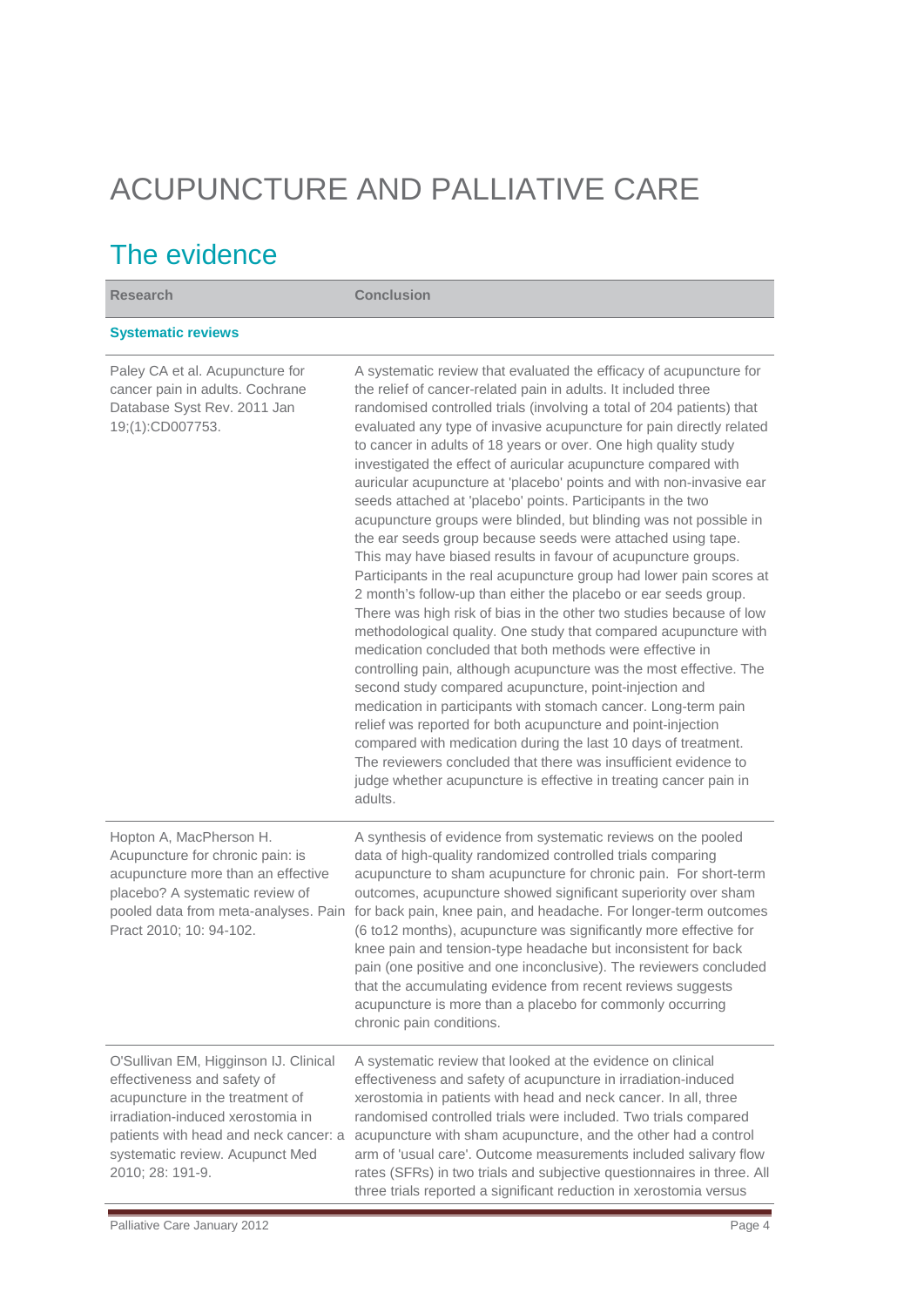|                                                                                                                                                                                                                                                                           | baseline $SFR$ ( $p<0.05$ ); one reported greater effect in the<br>intervention group for stimulated SFR (p<0.01). Subjective<br>assessment reported significant differences between real<br>acupuncture and control in two trials (p<0.02-0.05). The reviewers<br>concluded that there is limited evidence to suggest that<br>acupuncture is beneficial for irradiation-induced xerostomia.                                                                                                                                                                                                                                                                                                                                                                                                                                                                                                                                                                                                                                                                                                                                                                                                                                                                                                                                                                                                    |
|---------------------------------------------------------------------------------------------------------------------------------------------------------------------------------------------------------------------------------------------------------------------------|-------------------------------------------------------------------------------------------------------------------------------------------------------------------------------------------------------------------------------------------------------------------------------------------------------------------------------------------------------------------------------------------------------------------------------------------------------------------------------------------------------------------------------------------------------------------------------------------------------------------------------------------------------------------------------------------------------------------------------------------------------------------------------------------------------------------------------------------------------------------------------------------------------------------------------------------------------------------------------------------------------------------------------------------------------------------------------------------------------------------------------------------------------------------------------------------------------------------------------------------------------------------------------------------------------------------------------------------------------------------------------------------------|
| Lee MS et al. Moxibustion for cancer<br>care: a systematic review and meta-<br>analysis. BMC Cancer 2010; 10: 130.                                                                                                                                                        | A systematic review that assessed the effectiveness of<br>moxibustion for supportive cancer care. It included five randomized<br>controlled trials comparing the effects of moxibustion with<br>conventional therapy. Four trials failed to show favourable effects<br>of moxibustion for response rate compared with chemotherapy<br>(p=0.43). Two trials assessed the occurrence of side effects of<br>chemotherapy and showed favourable effects of moxibustion. A<br>meta-analysis showed significantly reduced nausea and vomiting<br>from chemotherapy for with moxibustion (p=0.0005). The reviewers<br>concluded that there is limited evidence to suggest moxibustion is<br>an effective supportive cancer care in nausea and vomiting.                                                                                                                                                                                                                                                                                                                                                                                                                                                                                                                                                                                                                                                |
| Chao LF et al. The efficacy of<br>acupoint stimulation for the<br>management of therapy-related<br>adverse events in patients with breast<br>cancer: a systematic review. Breast<br>Cancer Res Treat 2009; 118: 255-67.                                                   | A systematic review that assessed the evidence on the use of<br>acupoint stimulation for managing therapy-related adverse events<br>in patients with breast cancer. A total of 26 clinical trials, 18 in<br>English and eight in Chinese, were included. They assessed the<br>application of acupoint stimulation on six disparate conditions<br>related to anticancer therapies, including vasomotor syndrome,<br>chemotherapy-induced nausea and vomiting, lymphoedema, post-<br>operation pain, aromatase inhibitors-related joint pain and<br>leukopenia. Methods of acupoint stimulation included traditional<br>acupuncture, acupressure, electroacupuncture, and the use of a<br>magnetic device on acupuncture points. Overall, 23 trials (88%)<br>reported positive outcomes on at least one of the conditions<br>examined. However, only nine trials (35%) were of high quality.<br>Three of these found that acupoint stimulation on P6 was<br>beneficial to chemotherapy-induced nausea and vomiting. For<br>other adverse events, the quality of many of the trials identified<br>was found to be poor and no conclusive remarks could be made.<br>The reviewers concluded that acupoint stimulation, particularly<br>acupressure on the P6 acupoint, appears to be beneficial in the<br>management of chemotherapy-induced nausea and vomiting,<br>especially in the acute phase. |
| Bausewein C et al. Non-<br>pharmacological interventions for<br>breathlessness in advanced stages of<br>malignant and non-malignant<br>diseases. Cochrane Database of<br>Systematic Reviews 2008, Issue 2.<br>Art. No.: CD005623. DOI:<br>10.1002/14651858.CD005623.pub2. | A systematic review that looked at the effectiveness of non-<br>pharmacological and non-invasive interventions to relieve<br>breathlessness in participants suffering from the five most common<br>conditions causing breathlessness in advanced disease. It<br>included 47 randomised controlled and controlled clinical trials<br>involving a total of 2,532 participants described as suffering from<br>breathlessness due to advanced stages of cancer, COPD,<br>interstitial lung disease, chronic heart failure or motor neurone<br>disease. Five of the trials were of acupuncture/acupressure, which<br>provided low strength evidence that acupuncture/acupressure is<br>helpful. Most of the studies had been conducted in patients with<br>COPD.                                                                                                                                                                                                                                                                                                                                                                                                                                                                                                                                                                                                                                     |
| Ezzo JM et al. Acupuncture-point                                                                                                                                                                                                                                          | A systematic review that assessed the effectiveness of                                                                                                                                                                                                                                                                                                                                                                                                                                                                                                                                                                                                                                                                                                                                                                                                                                                                                                                                                                                                                                                                                                                                                                                                                                                                                                                                          |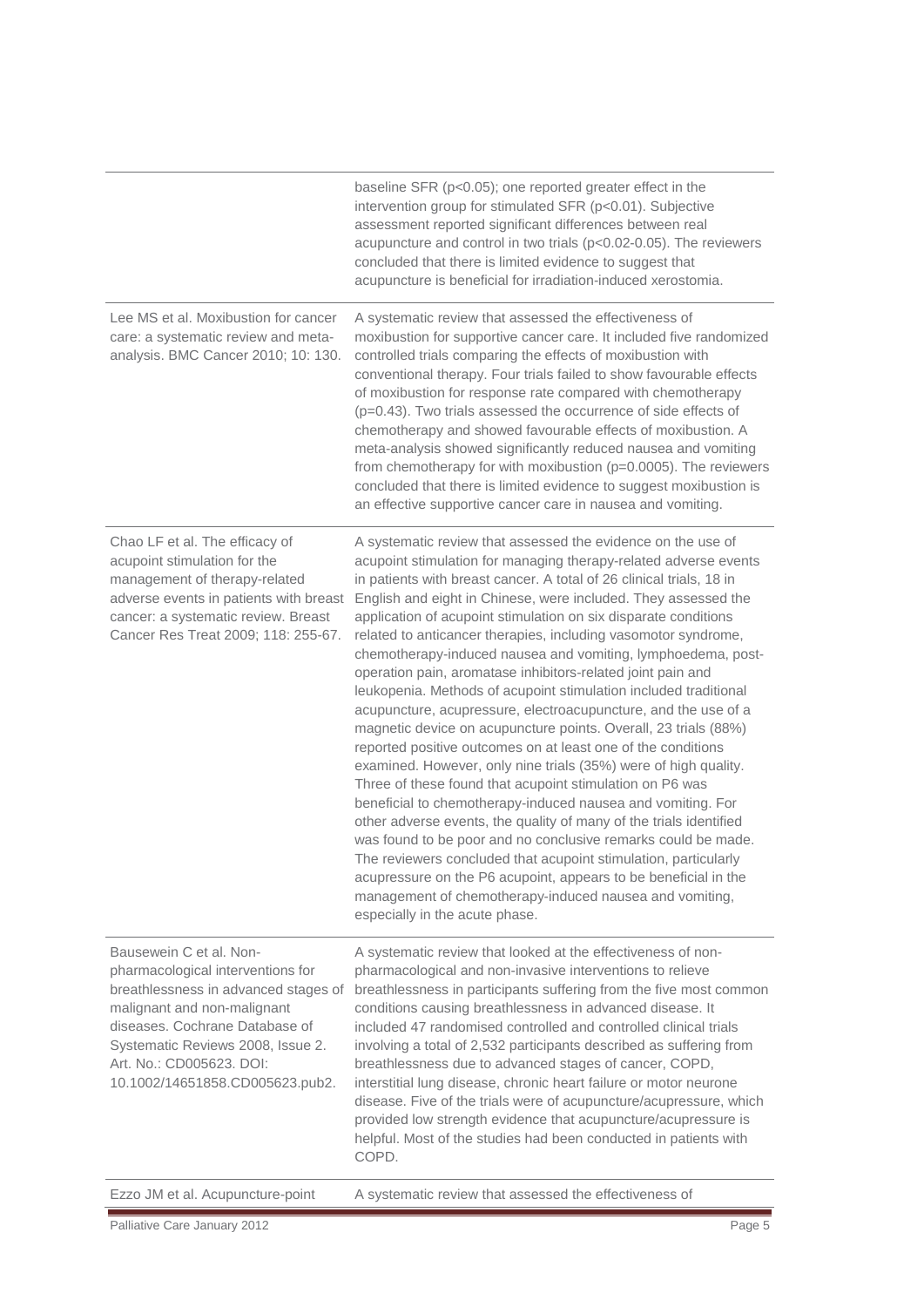nausea or vomiting. Cochrane Database of Systematic Reviews.(2):CD002285, 2006.

stimulation for chemotherapy-induced acupuncture-point stimulation on acute and delayed chemotherapy-induced nausea and vomiting in cancer patients. Eleven randomised trials (involving a total of 1,247 patients) were pooled. Overall, acupuncture-point stimulation given by any method reduced the incidence of acute vomiting (RR p=0.04), but not acute or delayed nausea severity compared to control. By modality, stimulation with needles reduced the proportion of acute vomiting (RR p=0.01), but not acute nausea severity. Electroacupuncture reduced the proportion of acute vomiting (p=0.02), but manual acupuncture did not; delayed symptoms for acupuncture were not reported. Acupressure reduced mean acute nausea severity (p=0.04), but not acute vomiting or delayed symptoms. Non-invasive electrostimulation showed no benefit for any outcome. All trials used concomitant pharmacologic antiemetics, and all, except electroacupuncture trials, used stateof-the-art antiemetics. The reviewers concluded that this data complements that on post-operative nausea and vomiting, suggesting a biologic effect of acupuncture-point stimulation. They also concluded that electroacupuncture has demonstrated benefits for chemotherapy-induced acute vomiting, and that selfadministered acupressure appears to have a protective effect for acute nausea and can readily be taught to patients.

#### **Randomised controlled trials**

| Lim JT et al. Is there a role for<br>acupuncture in the symptom<br>management of patients receiving<br>palliative care for cancer? A pilot<br>study of 20 patients comparing<br>acupuncture with nurse-led<br>supportive care. Acupunct Med 2011;<br>29: 173-9. | A 4-week pilot randomised controlled study that documented<br>changes in symptoms after acupuncture or nurse-led supportive<br>care in 20 patients with incurable cancer and an estimated survival<br>of at least 3 months. Edmonton Symptom Assessment System<br>(ESAS) scores were obtained before and after each treatment, and<br>weekly for 6 weeks after treatment by telephone. Total symptom<br>scores were reduced by an average of 22% after each<br>acupuncture visit and by 14% after each supportive care visit.<br>Compared with baseline, ESAS scores at the end of the follow-up<br>period were reduced by 19% for the acupuncture arm and 26% for<br>nurse-led supportive care. The researchers concluded that patients<br>appeared to benefit from incorporating acupuncture into the<br>treatment of advanced incurable cancer, and that it was well<br>tolerated with no significant or unexpected side effects.<br>Acupuncture had an immediate effect on all symptoms, whereas<br>nurse-led supportive care had a larger impact 6 weeks after the<br>final session. |
|-----------------------------------------------------------------------------------------------------------------------------------------------------------------------------------------------------------------------------------------------------------------|-------------------------------------------------------------------------------------------------------------------------------------------------------------------------------------------------------------------------------------------------------------------------------------------------------------------------------------------------------------------------------------------------------------------------------------------------------------------------------------------------------------------------------------------------------------------------------------------------------------------------------------------------------------------------------------------------------------------------------------------------------------------------------------------------------------------------------------------------------------------------------------------------------------------------------------------------------------------------------------------------------------------------------------------------------------------------------------------|
| Tsay SL. Acupressure and fatigue in<br>patients with end-stage renal disease-<br>a randomized controlled trial. Int J<br>Nurs Stud 2004; 41: 99-106.                                                                                                            | A randomised controlled trial that investigated the effectiveness of<br>acupressure on fatigue in patients with end-stage renal-disease<br>(ESRD). A total of 106 patients were randomly assigned into<br>acupressure group, sham group or control group. Patients in the<br>acupressure group had reduced fatigue (p=0.003). Comparisons<br>indicated that there were significant differences between the<br>acupressure group and the control group (p=0.01) and between<br>the sham group and control group ( $p=0.003$ ). The reviewers<br>concluded that acupuncture provided an alternative method for<br>healthcare providers in the management of ESRD patients with<br>fatigue.                                                                                                                                                                                                                                                                                                                                                                                                  |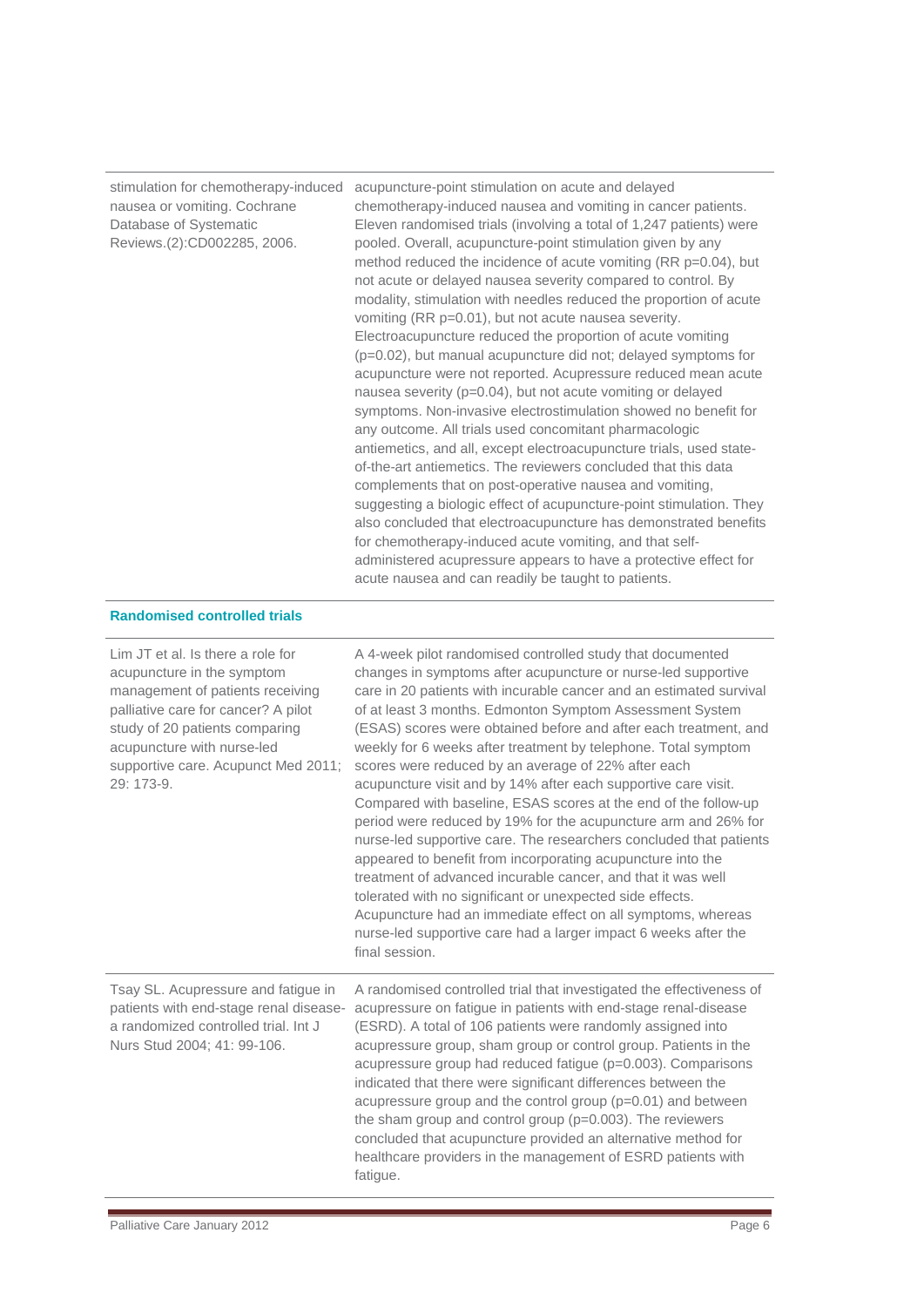#### **Observational studies**

| Kim KH et al. Acupuncture for<br>symptom management in<br>hemodialysis patients: a prospective,<br>observational pilot study. J Altern<br>Complement Med 2011; 17: 741-8.      | A prospective, observational pilot study that looked at the<br>feasibility, safety, and possible benefits of acupuncture for<br>symptom management in patients undergoing haemodialysis in 24<br>patients undergoing haemodialysis. Acupuncture treatments were<br>provided twice a week for 6 consecutive weeks on a nondialysis<br>day or on the day of haemodialysis prior to initiating treatment.<br>Patients experienced a significant improvement of symptoms<br>considered the most bothersome (p<0.0001). No serious adverse<br>events related to acupuncture occurred. The researchers<br>concluded that acupuncture seems feasible and safe for symptom<br>management in patients undergoing haemodialysis.                                                                                                                                                                                                                                                                                                                                                                                     |
|--------------------------------------------------------------------------------------------------------------------------------------------------------------------------------|------------------------------------------------------------------------------------------------------------------------------------------------------------------------------------------------------------------------------------------------------------------------------------------------------------------------------------------------------------------------------------------------------------------------------------------------------------------------------------------------------------------------------------------------------------------------------------------------------------------------------------------------------------------------------------------------------------------------------------------------------------------------------------------------------------------------------------------------------------------------------------------------------------------------------------------------------------------------------------------------------------------------------------------------------------------------------------------------------------|
| Dean-Clower E et al. Acupuncture as<br>palliative therapy for physical<br>symptoms and quality of life for<br>advanced cancer patients. Integr<br>Cancer Ther 2010; 9: 158-67. | An 8-week single-armed prospective pilot study that looked at the<br>feasibility of administering acupuncture as palliative therapy in 40<br>patients with advanced ovarian or breast cancer and to assess the<br>effect on symptoms and quality of life (QOL). Among patients<br>experiencing baseline symptoms, there was improvement in<br>anxiety (p=0.001), fatigue (p=0.0002), pain (p=0.0002), and<br>depression (p=0.003). QOL measures of pain severity and<br>interference, physical and psychological distress, life satisfaction,<br>and mood states showed improved scores during treatment, with<br>sustained benefit at 12 weeks. The researchers concluded that<br>their pilot study demonstrated that an 8-week outpatient<br>acupuncture course is feasible for advanced cancer patients and<br>produces a measurable benefit that should be evaluated in<br>controlled trials.                                                                                                                                                                                                          |
| Takahashi H. Effects of acupuncture<br>on terminal cancer patients in the<br>home care setting. Med Acupunct<br>2009; 21: 123-9.                                               | A study that evaluated the efficacy of acupuncture on various<br>symptoms in 12 terminal cancer patients receiving home care who<br>had been evaluated as having less than 1 month to live at the time<br>of discharge from hospital. The patients presented with a variety of<br>symptoms, including pain, nausea, vomiting, constipation,<br>dyspnoea, and general fatigue. All patients survived at least 1<br>month after the initiation of the acupuncture treatment at home<br>(mean length of stay at home, 133 days). There was a moderate to<br>significant reduction in the severity of constipation, dyspnoea, and<br>general fatigue; the effects on pain and nausea were variable. No<br>patient required hospitalisation for palliation of symptoms, nor did<br>any patients experience anxiety or other psychological problems<br>that needed further medical attention. All patients were able to<br>remain home until death. The researchers concluded that<br>acupuncture appeared to significantly contribute to the palliation of<br>symptoms experienced by terminal cancer patients. |
| Meidell L et al. Acupuncture as an<br>optional treatment for hospice<br>patients with xerostomia: an<br>intervention study. Int J Palliat Nurs<br>2009; 15: 12-20.             | A 5-week study that investigated whether treatment with<br>acupuncture is a viable option for 14 hospice patients with<br>xerostomia. Only eight patients completed the study. The effect of<br>acupuncture was assessed using a visual analogue scale, and by<br>measuring the saliva production before and after treatment. All the<br>patients experienced alleviation of dryness of the mouth and the<br>associated symptoms. However, conducting a 5-week acupuncture<br>intervention study was not feasible due to the patients being too                                                                                                                                                                                                                                                                                                                                                                                                                                                                                                                                                            |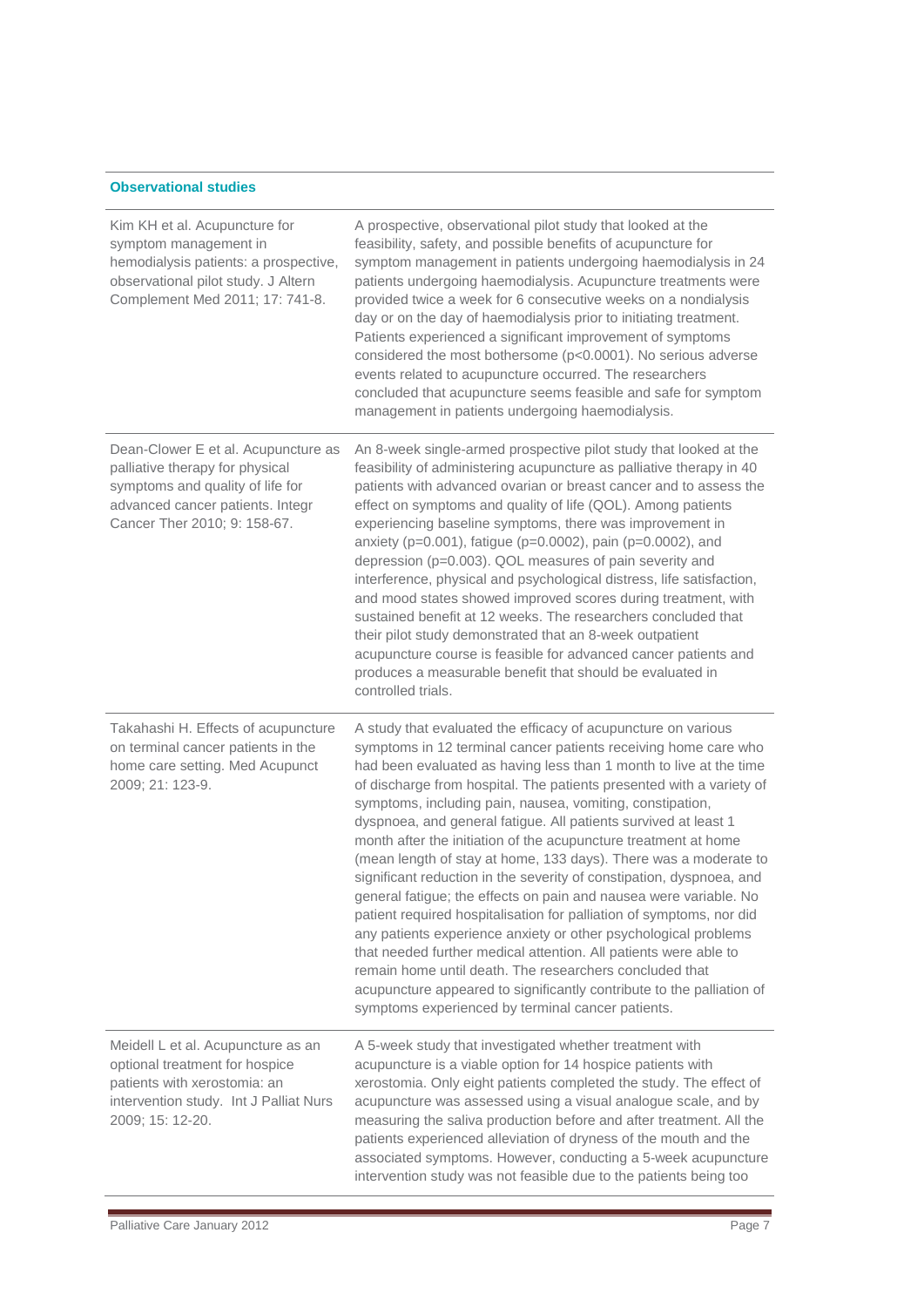|                                                                                                                                                                                      | close to death.                                                                                                                                                                                                                                                                                                                                                                                                                                                                                                                                                                                                                                                                                                                                                                                                                                                                                                                                                                                                                                                 |
|--------------------------------------------------------------------------------------------------------------------------------------------------------------------------------------|-----------------------------------------------------------------------------------------------------------------------------------------------------------------------------------------------------------------------------------------------------------------------------------------------------------------------------------------------------------------------------------------------------------------------------------------------------------------------------------------------------------------------------------------------------------------------------------------------------------------------------------------------------------------------------------------------------------------------------------------------------------------------------------------------------------------------------------------------------------------------------------------------------------------------------------------------------------------------------------------------------------------------------------------------------------------|
| Johnstone PA et al. Integration of<br>acupuncture into the oncology clinic.<br>Palliat Med 2002; 16: 235-9.                                                                          | A paper describing the physical integration of acupuncture into an<br>oncology clinic, and patient perspectives on its availability and<br>efficacy. A practice outcome analysis was performed on 89<br>patients receiving therapy between 1 January 2000 and 30 April<br>2000. Major reasons for referral to the clinic included pain (53%),<br>xerostomia (32%), hot flashes (6%) and nausea/loss of appetite<br>(6%). Patients had a mean of five acupuncture visits (range 1-9).<br>Most patients (60%) showed at least 30% improvement in their<br>symptoms. About one-third of patients had no change in severity of<br>symptoms. There were no untoward effects reported related to the<br>acupuncture. When analysed by diagnosis, these values persist.<br>Irrespective of response to therapy, 86% of respondents<br>considered provision of the acupuncture service to be 'very<br>important'. The researchers concluded that acupuncture may<br>contribute to control of symptoms for cancer patients.                                              |
| <b>Possible mechanisms of</b><br>acupuncture                                                                                                                                         |                                                                                                                                                                                                                                                                                                                                                                                                                                                                                                                                                                                                                                                                                                                                                                                                                                                                                                                                                                                                                                                                 |
| Goldman N et al. Adenosine A1<br>receptors mediate local anti-<br>nociceptive effects of acupuncture.<br>Nat Neurosci 2010; May 30.                                                  | A study showing that the neuromodulator adenosine, which has<br>anti-nociceptive properties, was released during acupuncture in<br>mice, and that its anti-nociceptive actions required adenosine A1<br>receptor expression. Direct injection of an adenosine A1 receptor<br>agonist replicated the analgesic effect of acupuncture. Inhibition of<br>enzymes involved in adenosine degradation potentiated the<br>acupuncture-elicited increase in adenosine, as well as its anti-<br>nociceptive effect. The researchers concluded that their<br>observations indicate that adenosine mediates the effects of<br>acupuncture and that interfering with adenosine metabolism may<br>prolong the clinical benefit of acupuncture.                                                                                                                                                                                                                                                                                                                               |
| Hui KK et al. Acupuncture, the limbic<br>system, and the anticorrelated<br>networks of the brain. Auton Neurosci<br>2010; 157: 81-90.                                                | Studies have shown that acupuncture stimulation, when<br>associated with sensations comprising deqi, evokes deactivation of<br>a limbic-paralimbic-neocortical network, as well as activation of<br>somatosensory brain regions. These networks closely match the<br>default mode network and the anti-correlated task-positive<br>network. The effect of acupuncture on the brain is integrated at<br>multiple levels, down to the brainstem and cerebellum and appears<br>to go beyond either simple placebo or somatosensory needling<br>effects. Needling needs to be done carefully, as very strong or<br>painful sensations can attenuate or even reverse the desired<br>effects. Their results suggest that acupuncture mobilizes the<br>functionally anti-correlated networks of the brain to mediate its<br>actions, and that the effect is dependent on the psychophysical<br>response. They discuss potential clinical application to disease<br>states including chronic pain, major depression, schizophrenia,<br>autism, and Alzheimer's disease. |
| Hui K.K.-S. The salient characteristics<br>of the central effects of acupuncture<br>needling: limbic-paralimbic-<br>neocortical network modulation.<br>Human Brain Mapping 2009; 30: | This study assessed the results of fMRI on 10 healthy adults<br>during manual acupuncture at 3 acupuncture points and a sham<br>point on the dorsum of the foot. Although certain differences were<br>seen between real and sham points, the hemodynamic and<br>psychophysical responses were generally similar for all 4 points.                                                                                                                                                                                                                                                                                                                                                                                                                                                                                                                                                                                                                                                                                                                               |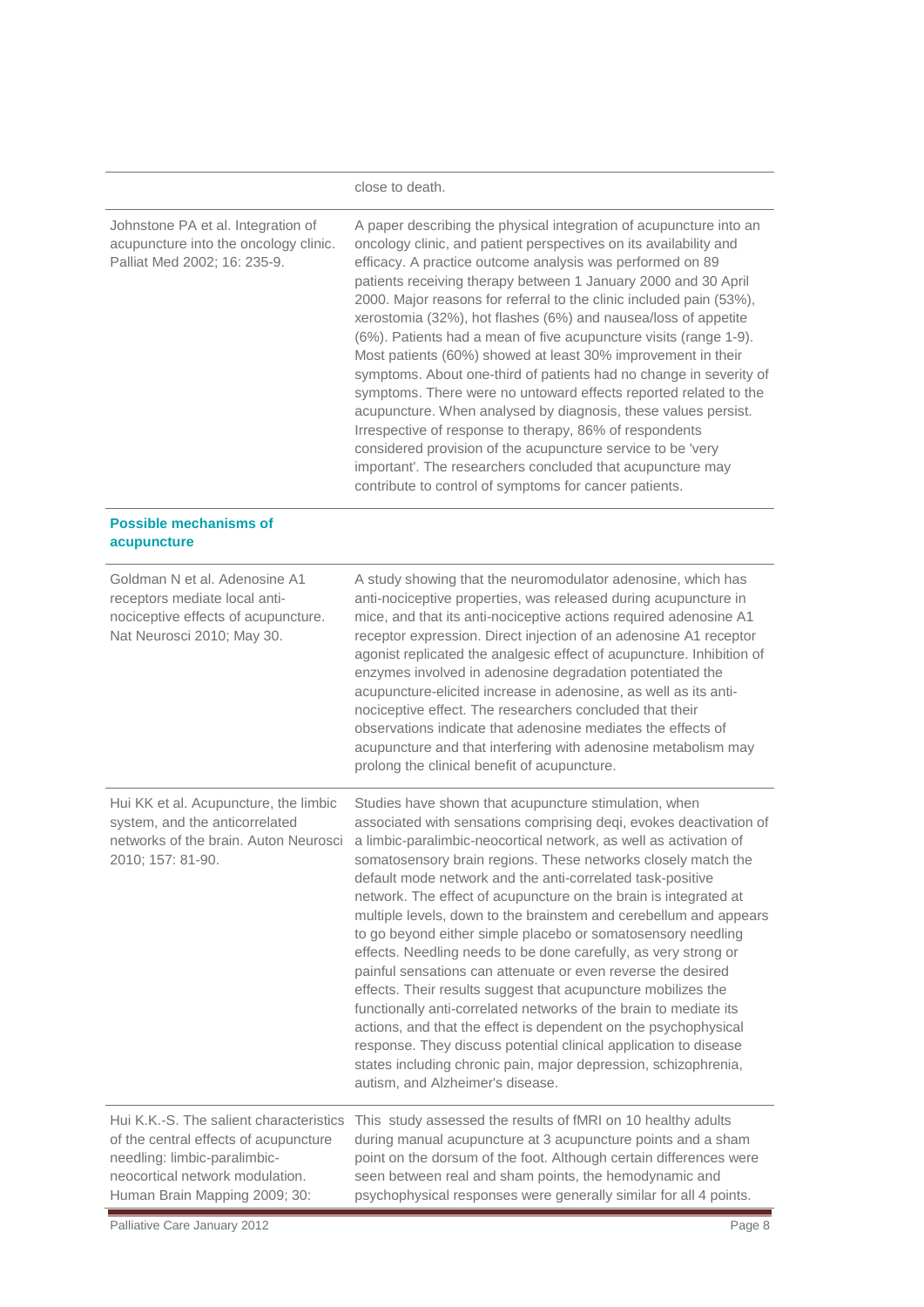| 1196-206.                                                                                                                                                                                                             | Acupuncture produced extensive deactivation of the limbic-<br>paralimbic-neocortical system. Clusters of deactivated regions<br>were seen in the medial prefrontal cortex, the temporal lobe and<br>the posterior medial cortex. The sensorimotor cortices, thalamus<br>and occasional paralimbic structures such as the insula and<br>anterior middle cingulate cortex showed activation. The<br>researchers concluded that their results provided additional<br>evidence that acupuncture modulates the limbic-paralimbic-<br>neocortical network. They hypothesised that acupuncture may<br>mediate its analgesic, anti-anxiety, and other therapeutic effects<br>via this intrinsic neural circuit that plays a central role in the<br>affective and cognitive dimensions of pain. |
|-----------------------------------------------------------------------------------------------------------------------------------------------------------------------------------------------------------------------|----------------------------------------------------------------------------------------------------------------------------------------------------------------------------------------------------------------------------------------------------------------------------------------------------------------------------------------------------------------------------------------------------------------------------------------------------------------------------------------------------------------------------------------------------------------------------------------------------------------------------------------------------------------------------------------------------------------------------------------------------------------------------------------|
| Zhao CL et al. Effect of acupuncture<br>on the activity of the peripheral blood<br>T lymphocyte subsets and NK cells in<br>patients with colorectal cancer liver<br>metastasis. Zhongguo Zhen Jiu 2010;<br>$30:10-2.$ | A study that looked at the effect of acupuncture on the immune<br>function of 60 patients with colorectal cancer liver metastasis. The<br>value of T lymphocyte subsets such as CD(3), CD(4), and CD(8),<br>as well as Natural Killer cells were obviously increased after<br>treatment, and there were significant differences between them<br>before and after treatment.                                                                                                                                                                                                                                                                                                                                                                                                            |
| Cheng CH et al. Endogenous Opiates<br>in the Nucleus Tractus Solitarius<br>Mediate Electroacupuncture-induced<br>Sleep Activities in Rats. Evid Based<br>Complement Alternat Med 2009; Sep<br>3.                      | An animal study that investigated the involvement of the nucleus<br>tractus soliatarius opioidergic system in electroacupuncture-<br>induced alterations in sleep, the findings of which suggested that<br>mechanisms of sleep enhancement may be mediated, in part, by<br>cholinergic activation, stimulation of the opioidergic neurons to<br>increase the concentrations of beta-endorphin and the involvement<br>of the µ-opioid receptors.                                                                                                                                                                                                                                                                                                                                        |
| Kim H et al. The effects of<br>acupuncture stimulation at PC6<br>(Neiguan) on chronic mild stress-<br>induced biochemical and behavioral<br>responses. Neuroscience Letters.<br>2009; 460: 56-60.                     | The effects of acupuncture on the behavioural responses induced<br>by chronic mild stress (CMS) were evaluated in rats by using a<br>maze and a sucrose intake test. C-fos expression in the brain was<br>examined by immunohistochemistry. Acupuncture stimulation at<br>point P6 (3 min) (but not at point SJ5) reversed stress-induced<br>behavioural changes and significantly attenuated c-fos expression<br>in the hypothalamus, suggesting that acupuncture has a<br>therapeutic effect on chronic stress-related diseases such as<br>depression and anxiety.                                                                                                                                                                                                                   |
| Lee B et al. Effects of acupuncture on<br>chronic corticosterone-induced<br>depression-like behavior and<br>expression of neuropeptide Y in the<br>rats. Neuroscience Letters 2009; 453:<br>$151 - 6.$                | In animal studies, acupuncture has been found to significantly<br>reduce anxiety-like behaviour, and increase brain levels of<br>neuropeptide Y, which appears to correlate with reported anxiety.                                                                                                                                                                                                                                                                                                                                                                                                                                                                                                                                                                                     |
| Komori M et al. Microcirculatory<br>responses to acupuncture stimulation<br>and phototherapy. Anesth Analg<br>2009; 108: 635-40.                                                                                      | Experimental study on rabbits in which acupuncture stimulation<br>was directly observed to increase diameter and blood flow velocity<br>of peripheral arterioles, enhancing local microcirculation.                                                                                                                                                                                                                                                                                                                                                                                                                                                                                                                                                                                    |
| Zhou Q et al. The effect of electro-<br>acupuncture on the imbalance<br>between monoamine<br>neurotransmitters and GABA in the<br>CNS of rats with chronic emotional                                                  | A study of the regulatory effect of electro-acupuncture on the<br>imbalance between monoamine neurotransmitters and GABA in<br>the central nervous system of rats with chronic emotional stress-<br>induced anxiety. The levels of serotonin, noradrenaline and<br>dopamine fell significantly, while GABA levels were significantly                                                                                                                                                                                                                                                                                                                                                                                                                                                   |
| Palliative Care January 2012                                                                                                                                                                                          | Page 9                                                                                                                                                                                                                                                                                                                                                                                                                                                                                                                                                                                                                                                                                                                                                                                 |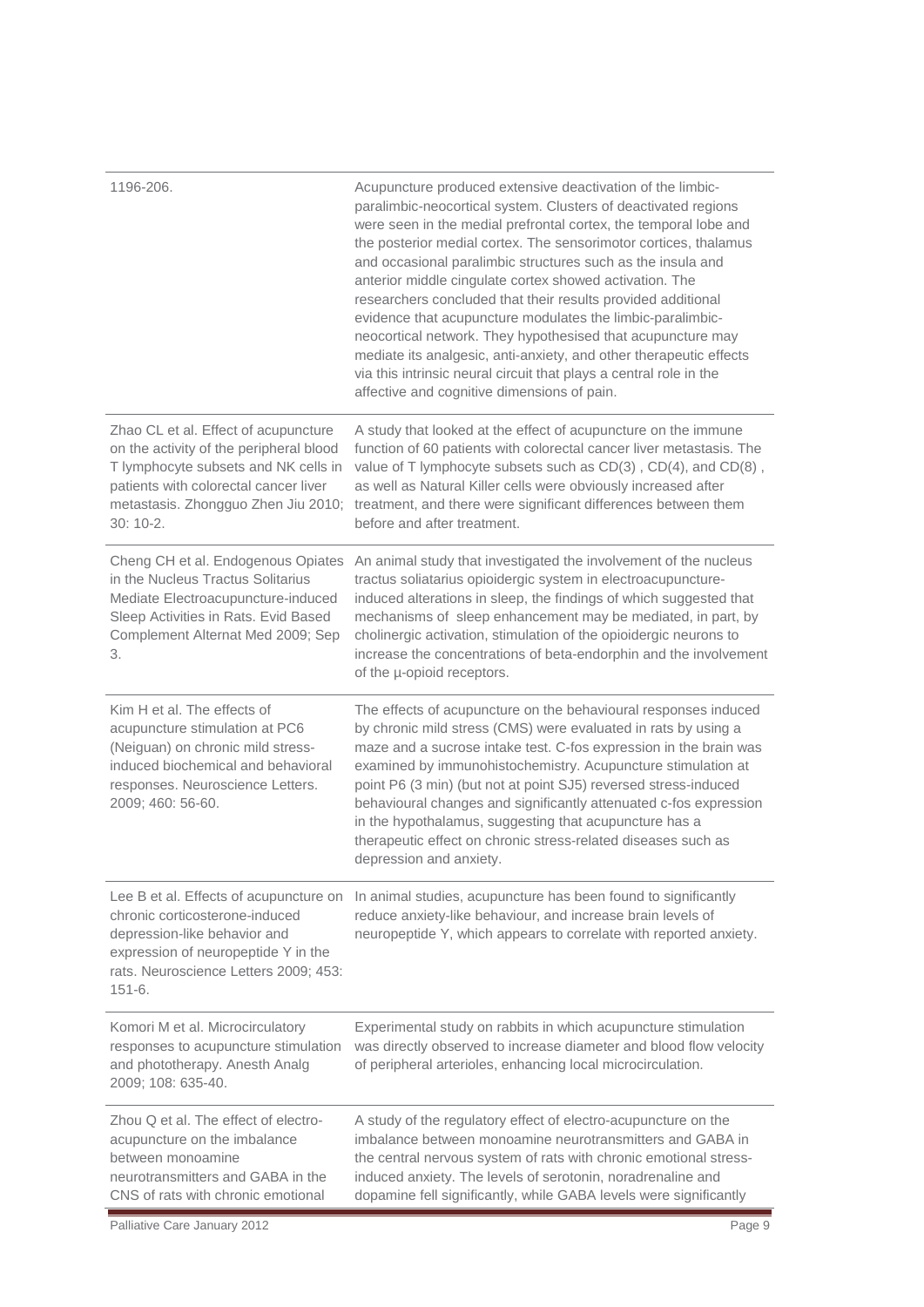| stress-induced anxiety. Int J Clin<br>Acupunct 2008; 17: 79-84.                                                                                                              | higher in the rats given acupuncture (P<0.05, or P<0.0). The<br>researchers concluded that the anti-anxiety effect of electro-<br>acupuncture may relate to its regulation of the imbalance of<br>neurotransmitters.                                                                                                                                                                                                                                                                                                                                                                                                                                                                                                                                                                                                                                                                                                                                                                                                                                                                                                                                                                                                                                                                              |
|------------------------------------------------------------------------------------------------------------------------------------------------------------------------------|---------------------------------------------------------------------------------------------------------------------------------------------------------------------------------------------------------------------------------------------------------------------------------------------------------------------------------------------------------------------------------------------------------------------------------------------------------------------------------------------------------------------------------------------------------------------------------------------------------------------------------------------------------------------------------------------------------------------------------------------------------------------------------------------------------------------------------------------------------------------------------------------------------------------------------------------------------------------------------------------------------------------------------------------------------------------------------------------------------------------------------------------------------------------------------------------------------------------------------------------------------------------------------------------------|
| Arranz L et al. Effect of acupuncture<br>treatment on the immune function<br>impairment found in anxious women.<br>American Journal of Chinese<br>Medicine. 2007;35(1):35-51 | A study in which 34 women with anxiety received 10 acupuncture<br>treatments over a year, until complete remission. Twenty healthy,<br>non-anxious women formed the controls. Impaired immune<br>functions in anxious women (chemotaxis, phagocytosis,<br>lymphoproliferation and NK activity) were significantly improved by<br>acupuncture, coming to the values of the healthy controls. The<br>effects peaked 72 hours after a session and lasted up to a month<br>after the course finished.                                                                                                                                                                                                                                                                                                                                                                                                                                                                                                                                                                                                                                                                                                                                                                                                 |
|                                                                                                                                                                              | In an earlier paper (Arranz et al, 2007) the authors had reported<br>that acupuncture reversed the lowering of IL-2 levels and elevating<br>of TNF-alpha and cortisol seen in anxious women. Therefore,<br>these may be some of the parameters by which acupuncture could<br>exert its therapeutic action on anxiety.                                                                                                                                                                                                                                                                                                                                                                                                                                                                                                                                                                                                                                                                                                                                                                                                                                                                                                                                                                             |
| Kavoussi B, Ross BE. The<br>neuroimmune basis of anti-<br>inflammatory acupuncture. Integr<br>Cancer Ther 2007; 6: 251-7.                                                    | Review article that suggests the anti-inflammatory actions of<br>traditional and electro-acupuncture are mediated by efferent vagus<br>nerve activation and inflammatory macrophage deactivation.                                                                                                                                                                                                                                                                                                                                                                                                                                                                                                                                                                                                                                                                                                                                                                                                                                                                                                                                                                                                                                                                                                 |
| Streitberger K et al. Acupuncture for<br>nausea and vomiting: an update of<br>clinical and experimental studies.<br>Auton Neurosci 2006; 129: 107-17.                        | An overview of clinical and experimental studies. The clinical<br>results have already been presented above. Experimental studies<br>showed effects of P6-stimulation on gastric myo-electrical activity,<br>vagal modulation and cerebella vestibular activities in functional<br>magnetic resonance imaging. There is good clinical evidence from<br>more than 40 randomised controlled trials that acupuncture has<br>some effect in preventing or attenuating nausea and vomiting. A<br>growing number of experimental studies suggest mechanisms of<br>action.                                                                                                                                                                                                                                                                                                                                                                                                                                                                                                                                                                                                                                                                                                                               |
| Huang ST et al. Increase in the vagal<br>modulation by acupuncture at<br>Neiguan point in the healthy subjects.<br>American Journal of Chinese<br>Medicine 2005; 33: 157-64. | A study that investigated whether acupuncture at the P6 point<br>could improve vagal modulation by using heart rate variability<br>analysis. In all, 39 subjects received acupuncture at the P6 point,<br>38 subjects received sham acupuncture, and 34 subjects received<br>no treatment. The normalised high-frequency power was used as<br>the index of vagal modulation, and the low-/high-frequency power<br>ratio was used as the index of sympathovagal balance. The<br>normalised high-frequency power after acupuncture increased<br>significantly from the P6 acupuncture group, but not in the sham<br>acupuncture or no-treatment group. In both the P6 and sham<br>acupuncture groups, the mean RR interval (the intervals between<br>consecutive R waves in the electrocardiogram) increased<br>significantly after acupuncture. In the no-treatment group, there<br>was no statistical difference in all heart rate variability measures in<br>the initial and later sessions. The researchers concluded that<br>acupuncture at the P6 point can increase vagal modulation of the<br>subjects. This result may be helpful in the understanding of the<br>mechanism underlying the effect of acupuncture or acupressure at<br>P6 on the lessening of nausea and vomiting in clinic. |